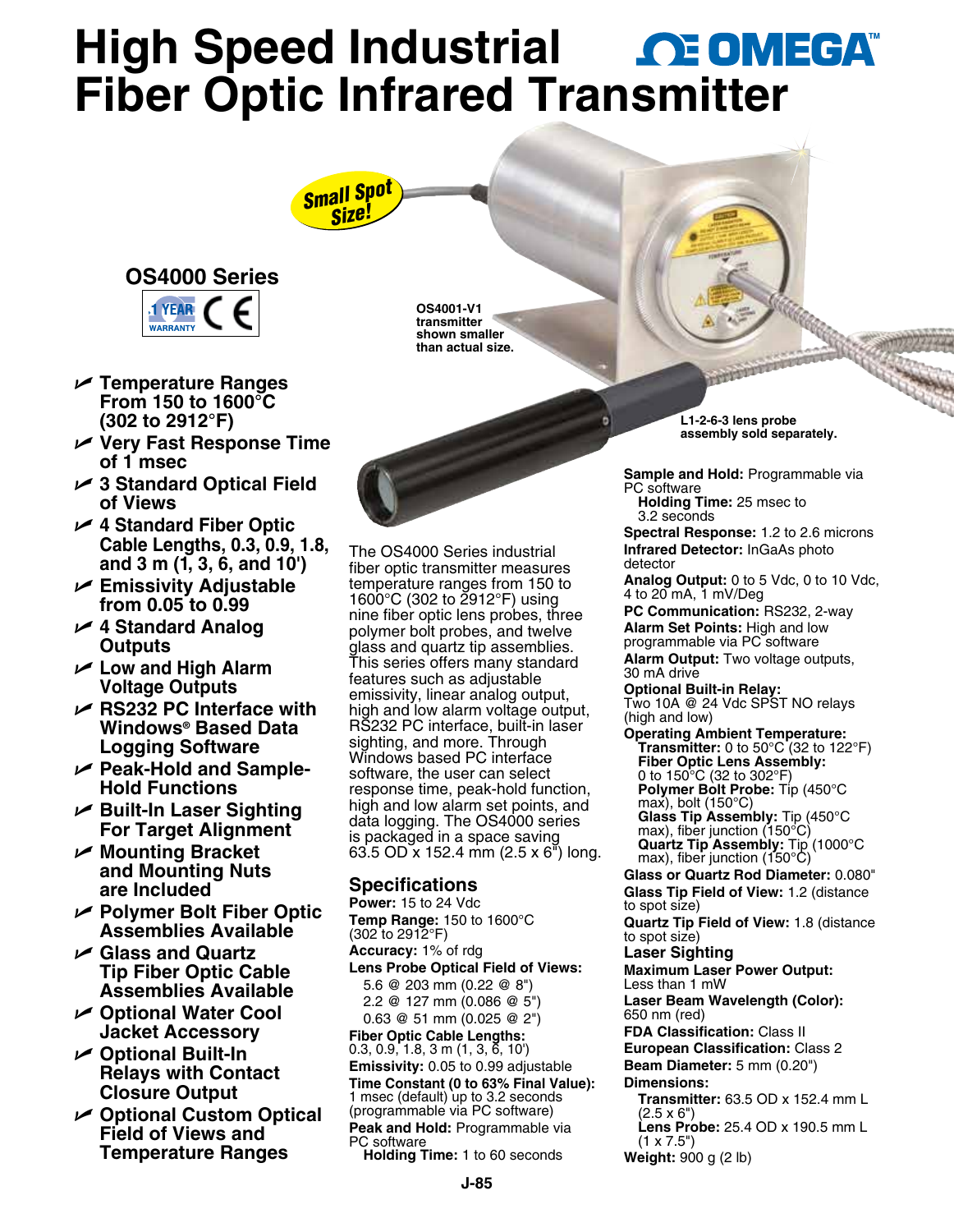# E OMEGA



## **PC Interface Software**

The OS4000 series comes with a Windows® based PC interface software. The software runs on Windows 2000, XP and Vista. The software allows the user to do the following:

- Establish communication with the OS4001 and display temperature in real time both digitally and graphically
- CONTROL n n 305.7 Ω OMEGA

**Main PC Software Menu**

- Select sound, COM port, and temperature engineering unit
- Select the response time, and high and low alarm set points, and peak hold functions
- Select chart scale either manual or automatic and chart time base
- Display the temperature vs. time along with high and low alarm lines
- Save the temperature data to a file



**Settings Menu**

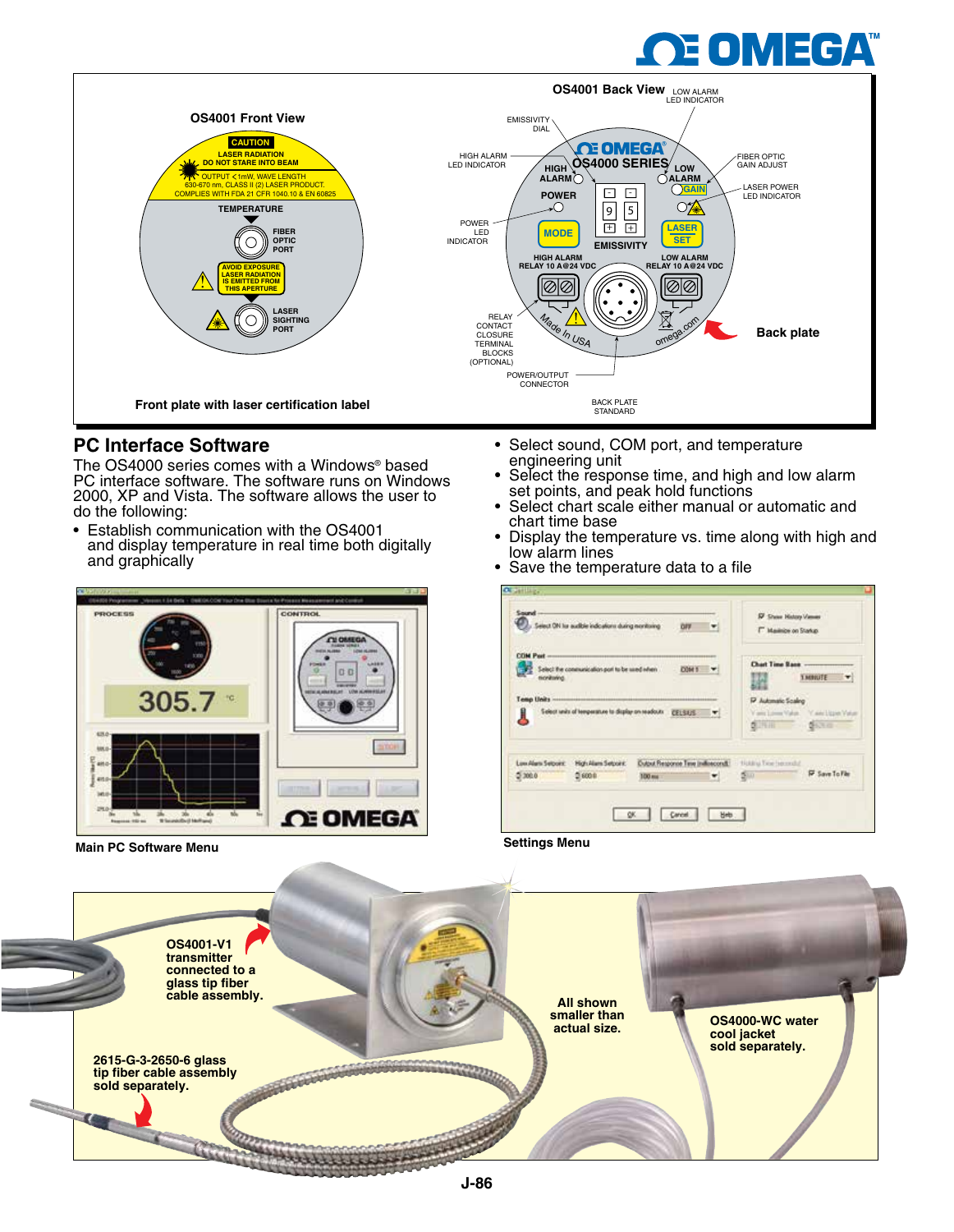



| <b>To Order</b>   |                                                                       |                                                     |                  |                       |                                                         |
|-------------------|-----------------------------------------------------------------------|-----------------------------------------------------|------------------|-----------------------|---------------------------------------------------------|
| <b>Model No.</b>  |                                                                       | <b>Description</b>                                  |                  |                       |                                                         |
| OS4001-MV-(*)     |                                                                       | Infrared fiber optic transmitter, 1 mV/Deg output   |                  |                       |                                                         |
| OS4001-V1-(*)     |                                                                       | Infrared fiber optic transmitter, 0 to 5 Vdc output |                  |                       |                                                         |
|                   | OS4001-V2-(*)<br>Infrared fiber optic transmitter, 0 to 10 Vdc output |                                                     |                  |                       |                                                         |
| OS4001-MA-(*)     | Infrared fiber optic transmitter, 4 to 20 mA output                   |                                                     |                  |                       |                                                         |
|                   |                                                                       | <b>Fiber Optic Lens Assemblies - Required</b>       |                  |                       |                                                         |
| Model No.         |                                                                       | <b>Temp Range</b>                                   | <b>Spot Size</b> | <b>Cable Length</b>   |                                                         |
| $L1 - 7 - 3 - 1$  |                                                                       | 200 to 800°C (392 to 1472°F)                        | 0.22" @ 8"       | 0.9 m (3')            |                                                         |
| $L1 - 7 - 6 - 2$  |                                                                       | 250 to 1000°C (482 to 1832°F)                       | 0.22" @ 8"       | 1.8 m (6')            |                                                         |
| $L1 - 7 - 10 - 3$ |                                                                       | 300 to 1200°C (572 to 2192°F)                       | 0.22" @ 8"       | 3 m (10')             | <b>Example: L1-7-6-2</b>                                |
| $L1-2-3-2$        |                                                                       | 250 to 1000°C (482 to 1832°F)                       | 0.086" @ 5"      | 0.9 m (3')            | $L1 -$ Lens assembly<br>7 – Fiber bundle diameter       |
| $L1 - 2 - 6 - 3$  |                                                                       | 300 to 1200°C (572 to 2192°F)                       | 0.086" @ 5"      | 1.8 m (6')            | $(7 = 0.070$ ", $2 = 0.020$ ")                          |
| $L1 - 2 - 10 - 4$ |                                                                       | 350 to 1400°C (662 to 2552°F)                       | 0.086" @ 5"      | 3 m (10')             | 6 - Fiber cable length in feet<br>2 – Temperature range |
| $L1 - 2 - 3 - 3$  |                                                                       | 300 to 1200°C (572 to 2192°F)                       | 0.025" @ 2"      | $0.9$ m $(3')$        | $(1$ thru 5)                                            |
| $L1 - 2 - 6 - 4$  |                                                                       | 350 to 1400°C (662 to 2552°F)                       | 0.025" @ 2"      | $1.8 \text{ m } (6')$ |                                                         |
| $L1-2-10-5$       |                                                                       | 400 to 1600°C (752 to 2912°F)                       | 0.025" @ 2"      | 3 m (10')             |                                                         |

*Comes complete with operator's manual, PC interface software CD, and power output cable.*

*Note: Transmitter and fiber optic lens assembly must be calibrated as a pair, please order a fiber optic lens assembly when ordering the transmitter.*

*\* Relay option available. To order with two built-in relays with contact closure output, add suffix "AL" to model number for additional cost. Ordering Example for Transmitter: OS4001-MA-AL, infrared fiber optic transmitter with 4 to 20 mA analog output and two built-in relays. Ordering Example for Cable: L1-2-6-3, temperature range: 300 to 1200°C, spot size of 0.086" @ 5", 1.8 m (6') of fiber cable.*